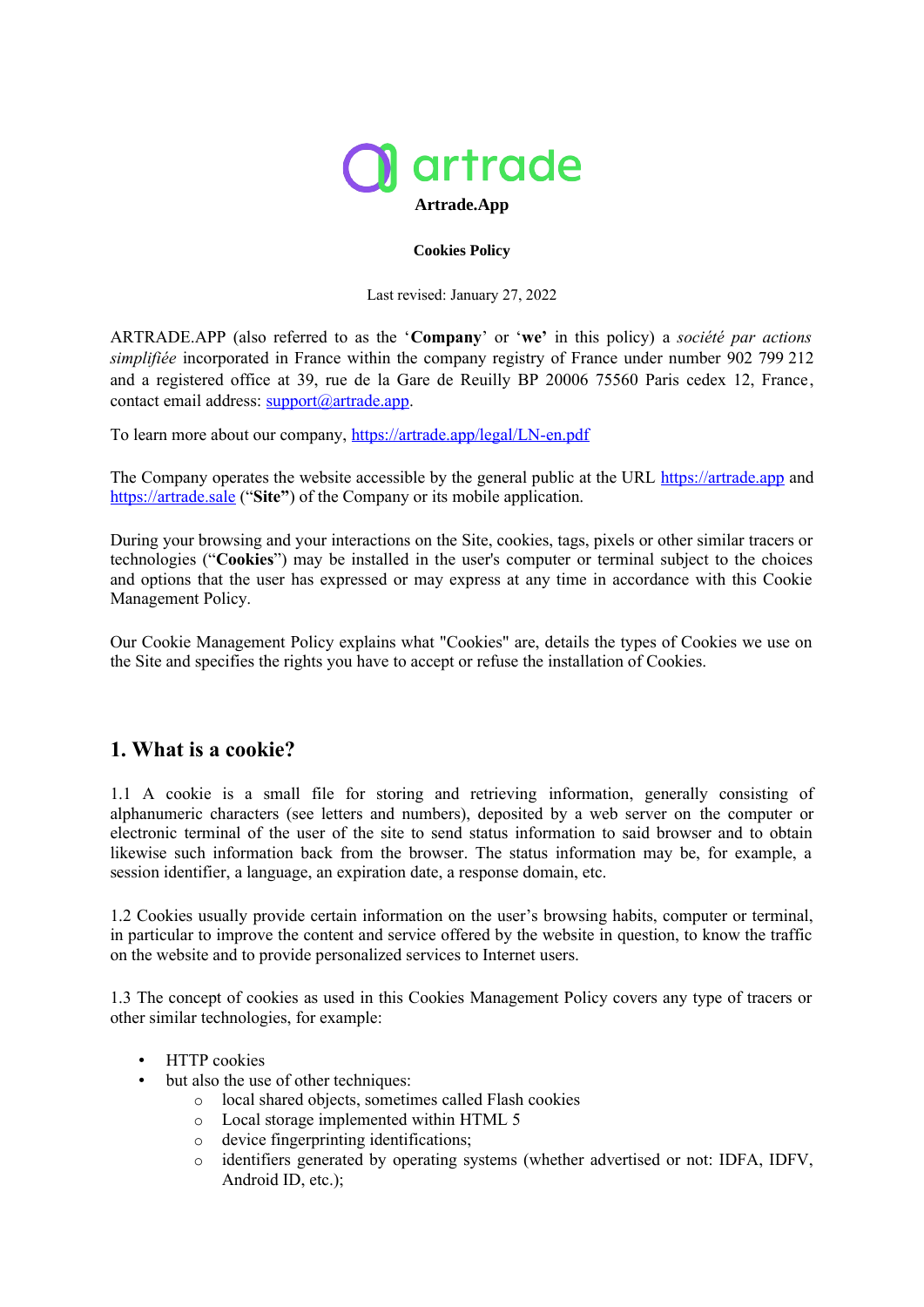- o hardware identifiers (MAC address, serial number or any other identifier of a device);
- o etc.

1.4 In any case, Cookies may be:

- Session cookies, which disappear as soon as the user leaves the browser or the Site; or
- Permanent Cookies that remain until the expiry of their lifetime or validity, or until the user removes them by means of the functionalities of his browser for example or by means of the Cookies management module made available on our Site.

# **2. What are the big "families" of Cookies?**

There are two main types (or broad categories) of Cookies, subject to different legal regimes.

### **a) "Operating" Cookies not subject to user consent**

"Operating" Cookies, i.e. those whose sole purpose is to enable or facilitate communication by electronic means on, from or to the Site or which are strictly necessary for the provision of an online communication service at the express request of the user of the Site, are exempt from the need for the publisher of the Site to require the user's consent for their installation.

The Company may thus use such "operating" Cookies, in particular technical Cookies indispensable for navigation on the Site and Cookies strictly necessary for the provision of certain services explicitly requested by the user, without requesting your prior consent. If the user deactivates these "working" cookies, for example by means of the functionalities offered by his browser, he may not be able to access the Site, and/or he may not receive correctly the contents and information available on the Site and/or he may not be able to benefit from all the functionalities of the Site.

### **b) Other Cookies, subject in principle to the consent of the user**

The use of other Cookies as referred to below is subject in principle to the prior consent of the user, the latter being able freely to accept them by expressly consenting to their installation and to their reading in his browser (it being specified that the latter will then have the possibility to withdraw his consent at any time under the conditions and in the manner referred to in Article 4 below), or to refuse them.

For more information on the details of the Cookies used on the Site and the purposes pursued by them, the user is invited to consult article 3 below.

### **3. Which Cookies do we use and for what purposes?**

The Cookies that we and our partners may install on your device may serve the following purposes:

### **Evaluation, monitoring, hearing and navigation cookies**

These Cookies are for the purpose of producing statistics of visits to the Site: tests, monitoring, measurements and analyzes of audience, attendance, navigation, performance.

These Cookies are used to collect information about your use of our Website in order to (i) perform statistics on visits and measurements and analyzes of audience, attendance and navigation, (ii) evaluate, understand and report on how you use our Website (e.g. identification of how you arrive on our Website or how you use it, reconstruction of the navigation routes on said Website, ...), (iii) to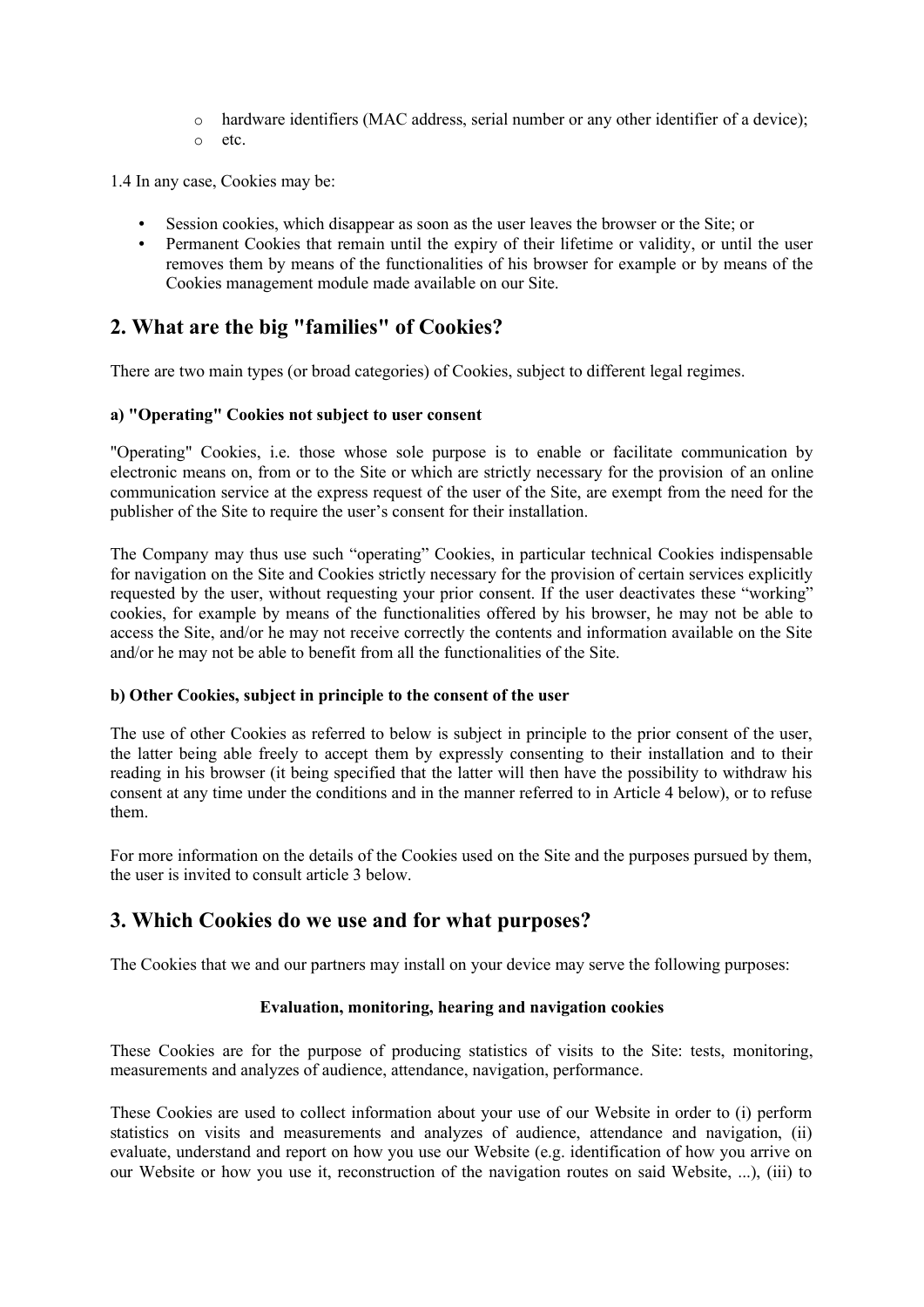allow us to carry out positioning studies with respect to, for example, third party websites, in particular those of our competitors, and (iv) to allow us, based on the results obtained (depending on the analysis of the route of the Internet users for example), to adapt our Website with a view to continuously improving the performance of said Website and the user experience (in particular according to the requests and preferences of users for navigation).

Their operation is based on an identification of the "unique visitors" which then makes it possible to measure the number of visits, the number of visitors, the number of pages viewed, the duration and navigation path followed by the visitor, the activity and interactivity of the visitor with the Site, the frequency of visits (on the Site or on certain pages of the Site), the performance of various pages of the Site, etc.

The installation of the Cookies presented below is subject to your prior consent obtained in accordance with Article 4 of this Cookies Management Policy.

| <b>Cookie Name</b>    | <b>Useful links</b>                                              |
|-----------------------|------------------------------------------------------------------|
| ga (Google Analytics) | https://analytics.google.com/analytics/web/provision/#/provision |
| crisp                 | https://crisp.chat/fr/                                           |
| popupsmart            | https://popupsmart.com                                           |

ARTRADE uses these Cookies for different purposes:

- Determine user preferences,
- Optimize navigation,
- Enable and simplify the operation of the Services offered by ARTRADE,
- Analyze the performance, efficiency and proper functioning of the Service,
- Better understanding of the interactions with the services offered by ARTRADE and how to improve it,
- Offer personalized content,
- Secure the Services offered by ARTRADE,
- Preserve the confidentiality of your information when you visit our Site.

### **4. Under what circumstances and how do we obtain your consent to the installation of Cookies? What are your Cookies rights?**

#### **4.1 Consent collection assumptions, scope of your consent and exceptions**

4.1.1 The deposit of a cookie on a computer or terminal and the reading of this cookie through the Website are in principle subject to the consent of the user, that is to say to an expression of free, specific, informed and unequivocal will of the user giving his consent for this purpose. This consent is collected through our Cookies Management Module.

Also, during the first visit of the user on the Site, he is asked whether he accepts Cookies that require his consent, classified in different categories according to the purpose pursued, before installing them on his computer or terminal. Cookies subject to such consent are deposited only if the user expressly accepts them either in a global manner or in a distributive manner for each purpose of Cookies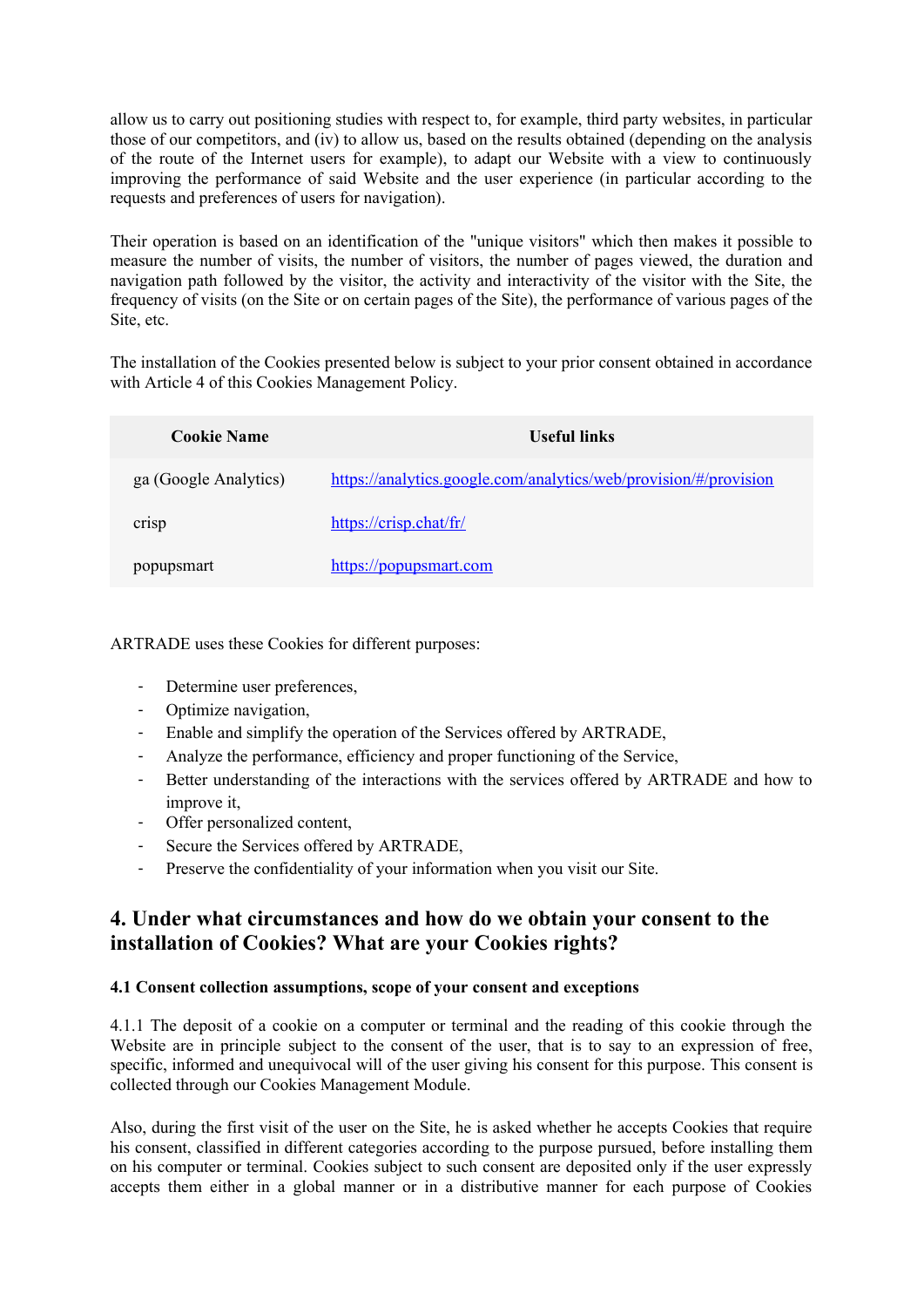concerned within our Cookies Management Module (see module intended to allow the user to consent to the use of Cookies or to refuse such use, according to the purposes pursued by said Cookies).

### **Important:**

**- In the cases where your consent is required, such consent is strictly optional, and you may completely refuse to give it to us. In any case, if you give your consent to the installation and reading of all or part of these Cookies, you will of course have the possibility to withdraw your consent later at any time by means of the Cookies Management Module.**

**- In addition, unless you express your wish through our Cookies management module, your choice (global consent, partial consent or refusal) will be retained for a period of 6 months, after which you will be asked again to consent (or not) to the installation of such Cookies.**

4.1.2 **Exception to consent for so-called "Operating" Cookies used by our Site.** Such Cookies are not subject to your prior consent. Also, these Cookies are installed by default when you browse the Site, without requesting your prior consent. To the extent that these Cookies are necessary to offer you a better user experience or to allow you to benefit from certain functionalities of our Site, we do not offer you dedicated technical means enabling you to oppose the installation of these Cookies or to disable them. However, you have the possibility to disable them (as for some other Cookies) by other means, for example by means of the functionalities offered by your browser, it being specified that in this case you may not be able to access the Site, and/or not receive correctly the contents and information available on the Site and/or not be able to benefit from all the functionalities of the Site.

### **4.2 Practical arrangements for collecting your Cookie choices (consent / refusal)**

The Cookies Management Module contains information for users on Cookies that may be installed/read in its terminal due to the navigation on the Site. It is displayed when the user first logs on to our Site and, regardless of the user's choice (global consent, partial consent or refusal), is redisplayed every 6 months. It also reappears if the user deletes his Cookies using the features of his browser.

The module offers the user several choices:

- or to give your consent to the use of all Cookies, by clicking on "Ok for me": All Cookies will then be installed;
- Customize your choices to manage the Cookies you accept (or not) more precisely by clicking on "I choose". In this case, the Cookies are "refused" by default and the user is invited to click on the button dedicated to each of the categories of Cookies concerned within our Cookies management module to choose the Cookies that he accepts (it being specified that as regards the "functioning" Cookies, and therefore not subject to prior consent, these are installed by default and cannot be refused by the user via our Cookies management module), the user then having to register his choices by clicking on "Finish". It is specified that, as a matter of principle, Cookies not expressly accepted by the user are considered to be refused and will not be installed. This page also offers the user the "I accept everything" or "Check everything" buttons, but also a "Back" button allowing to return to the first page of the module.

### **In any case, any consent on your part to the use of Cookies may be freely withdrawn, and at any time, by means of an action of deactivation of one or more Cookies.**

### **4.3 Practical arrangements for modifying your Cookie choices (withdrawal of consent or opposition)**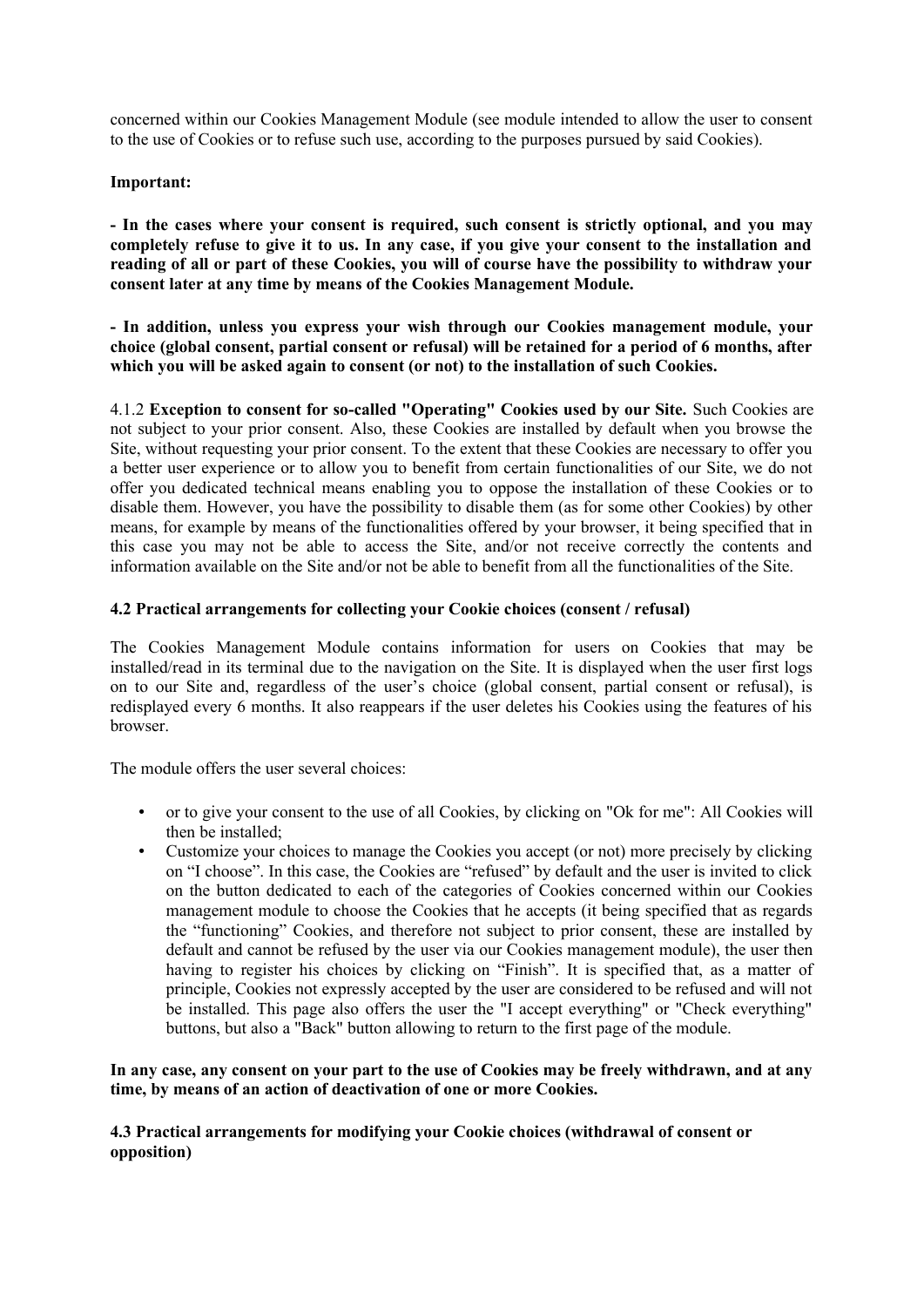You have several options at any time to change the choices you have made regarding Cookies, in particular to withdraw your consent or to oppose the use.

4.3.1 You may, at any time, simply and free of charge, in a distributive manner according to the purposes pursued by the said Cookies, choose to withdraw your consent or to oppose the use of Cookies other than the "operating" Cookies on your computer or terminal through the Cookies Management Module.

4.3.2 You may also, if you prefer, make use of the other possibilities below.

a) Setting your browser

If most browsers are set by default and accept the installation of Cookies, the user has the possibility, if he wishes, to choose in the settings of his browser to accept all Cookies or to reject them systematically or to choose which ones he accepts according to their issuers (provided that this functionality is offered by his browser). The user can also regularly delete the Cookies from his terminal via his browser.

In any case, these manipulations must be carried out for each terminal: tablets, smartphones, computers, etc.

You can freely configure your browser software (Internet Explorer, Firefox, Google Chrome, etc...) so that Cookies are:

- accepted and saved on your computer or terminal: in this case the Cookies integrated in the pages and contents that you have consulted will be systematically recorded;
- denied: in this case, the Cookies embedded in the pages and contents you have visited will not be registered;
- each time you choose: in this case, the registration of Cookies will be subject to your acceptance or refusal each time.

In order to set your choices for accepting or rejecting Cookies, it is necessary to take into account the configuration of each browser, insofar as it is different and evolves regularly. You must therefore refer to the help menu of your browser, which will allow you to know how to modify your Cookies wishes. Examples include:

- For more information on the Google Chrome browser: https://support.google.com/chrome/answer/95647?hl=en&hlrm=en;
- For more information on the Firefox browser: https://support.mozilla.org/fr/kb/autoriserbloquer-Cookies-preferences-sites?redirectlocale=fr&redirectslug=activer-desactiver-Cookiespreferences and https://support.mozilla.org/fr/kb/desactiver-Cookies-tiers;
- For more information on the Internet Explorer browser: https://support.microsoft.com/fr-fr/help/17442/windows-internet-explorer-delete-manage-Cookies;
- For more information on the Safari browser: https://www.apple.com/legal/privacy/fr-ww/Cookies/ and https://www.apple.com/legal/privacy/fr-ww/;
- For more information about the Edge browser: https://support.microsoft.com/en-us/help/4468242/microsoft-edge-browsing-data-and-privacymicrosoft-privacy;
- For Opera<sup>TM</sup>: https://help.opera.com/en/latest/security-and-privacy/ and https:// help.opera.com/en/latest/web-preferences/#Cookies.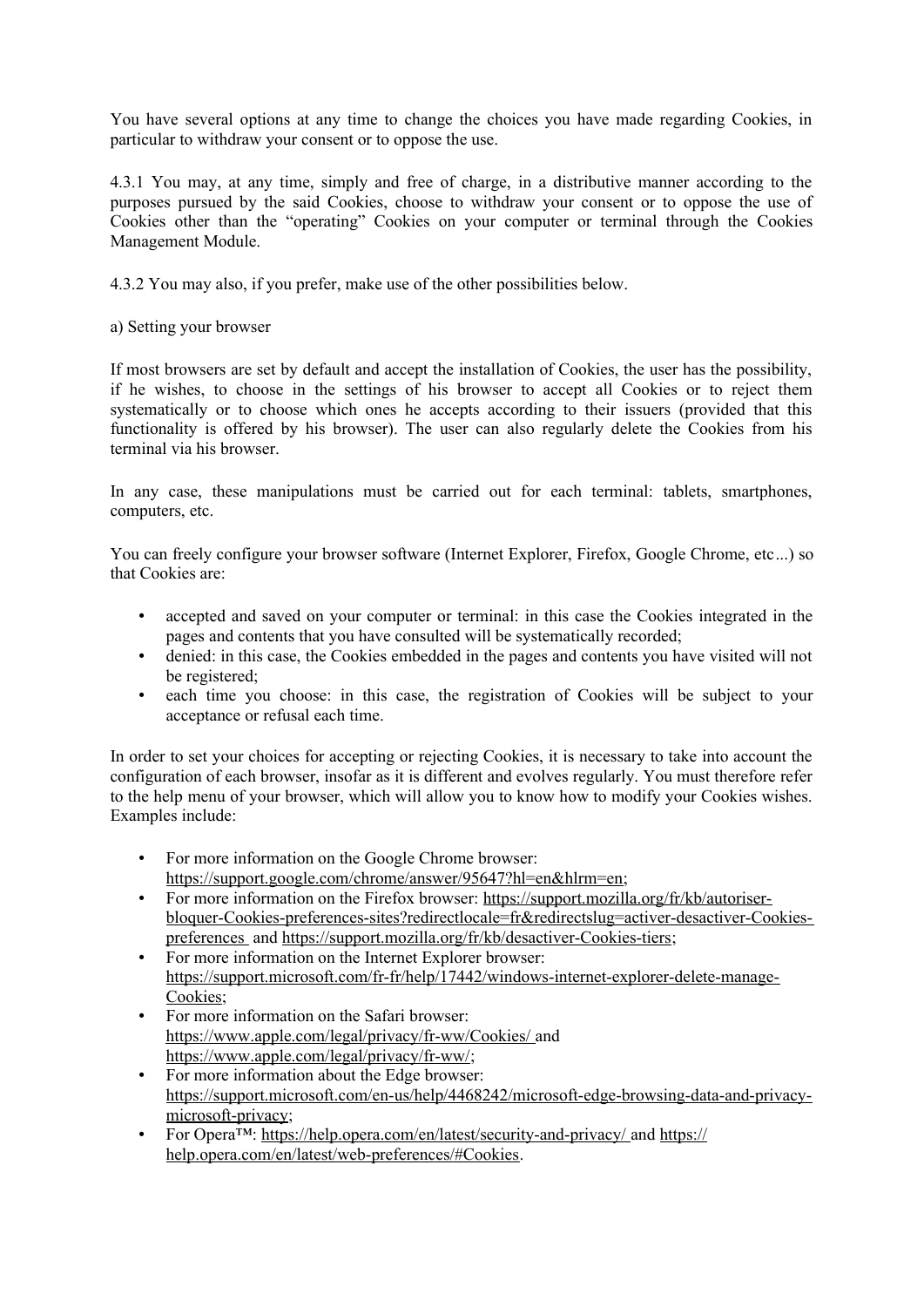Finally, it must be noted that, in the current state of the art, browsers:

- not all allow you to distinguish Cookies according to their purpose (which means that you are often forced to "accept everything" or "reject everything" in setting up your choices) ;
- do not all allow the user to express the expression of a valid consent (which means that, despite your possible consent to Cookies via your browser, we will ask you again for a specific consent under the conditions and in the manner mentioned above before any installation/reading by us of Cookies subject to your consent);
- not all of them allow for a choice on other technologies than 'Cookies for navigation tracking purposes' in the strict sense of the term. Also, it is possible that some Cookies, tracers or other similar technologies are not blocked by principle (e.g. *device fingerprinting*) and can still be installed and/or activated despite your refusal expressed in the context of the setting of your browser.

b) Setting up digital advertising via interprofessional platforms

Several advertising professional platforms also offer the possibility for the user to define their preferences in terms of targeted/behavioral advertising implemented by the companies that are members of them. In general, these centralized mechanisms do not block the display of all advertisements but prevent the display of targeted / behavioral advertisements, adapted to the interests of the user which are defined according to his activity on the Internet and his previous navigation.

For example, the website youronlinechoices.com lists a large number of companies that work with websites to collect and use information necessary for behavioral/targeted advertising. This site is offered by digital advertising professionals grouped within the European Digital Advertising Alliance (EDAA) and managed in France by the Interactive Advertising Bureau France. This European platform is shared by hundreds of advertising professionals on the Internet and provides a centralized interface allowing the user to know the companies registered on this platform and which offer the possibility to refuse or accept the display of targeted / behavioral advertisements on its terminal with regard to its navigation information: http://www.youronlinechoices.com/fr/controler-ses-Cookies/.

This allows you to control and define your preferences in terms of targeted/behavioral advertising on this site by selecting or deselecting all Companies or by defining your preferences Company by Company, it being specified that it is, if necessary, for you to follow the same process on each different browser that you are likely to use.

For another illustration, a similar platform published by the Network Advertising Initiative (NAI), accessible on the page https://optout.networkadvertising.org/?c=1, also offers such features.

While these platforms may allow you to manage your preferences for targeted advertising, they do not necessarily block advertising in general, nor the installation of all Cookies.

Therefore, it is recommended, for the management of your choices regarding Cookies on the Site, to use the module dedicated to this purpose (see above).

c) Use of third-party tools available online

Some Cookie publishers that we use on the Site offer dedicated opposition modules. It is therefore recommended to the user to read the information pages referred to in the table above (see details of the Cookies we use) in order to identify these modules if necessary.

For example, the user may see specific information on the Google Analytics deactivation add-on on the page: https://support.google.com/analytics/answer/181881?hl=fr&ref\_topic=2919631. The user